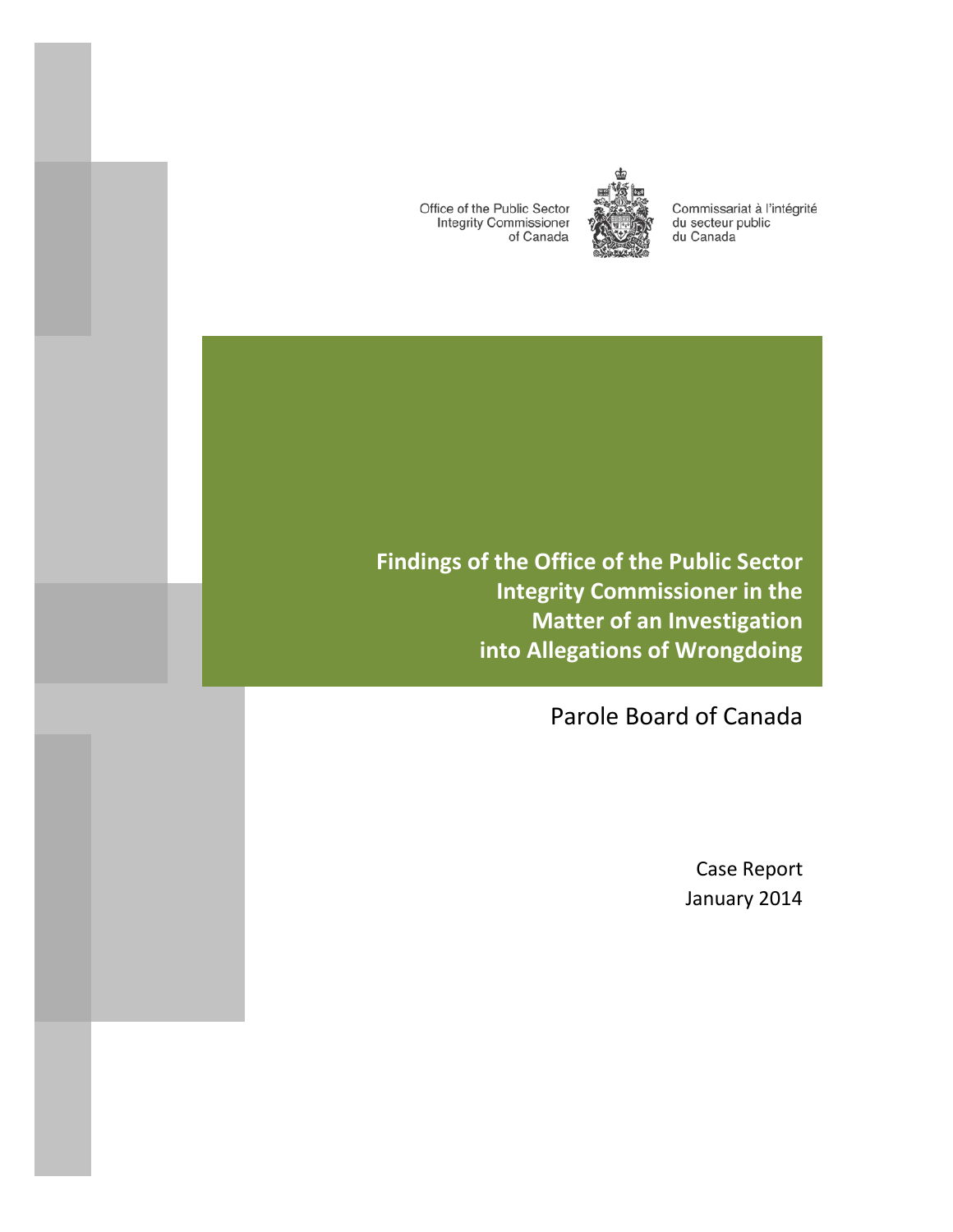The Report is available on our Web site at: www.psic-ispc.gc.ca

For copies of the Report or other Office of the Public Sector Integrity Commissioner of Canada publications, contact:

Office of the Public Sector Integrity Commissioner of Canada 60 Queen Street, 7<sup>th</sup> Floor Ottawa, ON K1P 5Y7 Tel.: 613-941-6400 Toll free: 1-866-941-6400 Fax: 613-941-6535 Email: psic-ispc@psic-ispc.gc.ca

*Ce document est également disponible en français.* 

©Minister of Public Works and Government Services Canada 2014 Cat. No.: PG4-9/2014E-PDF ISBN: 978-1-100-23115-0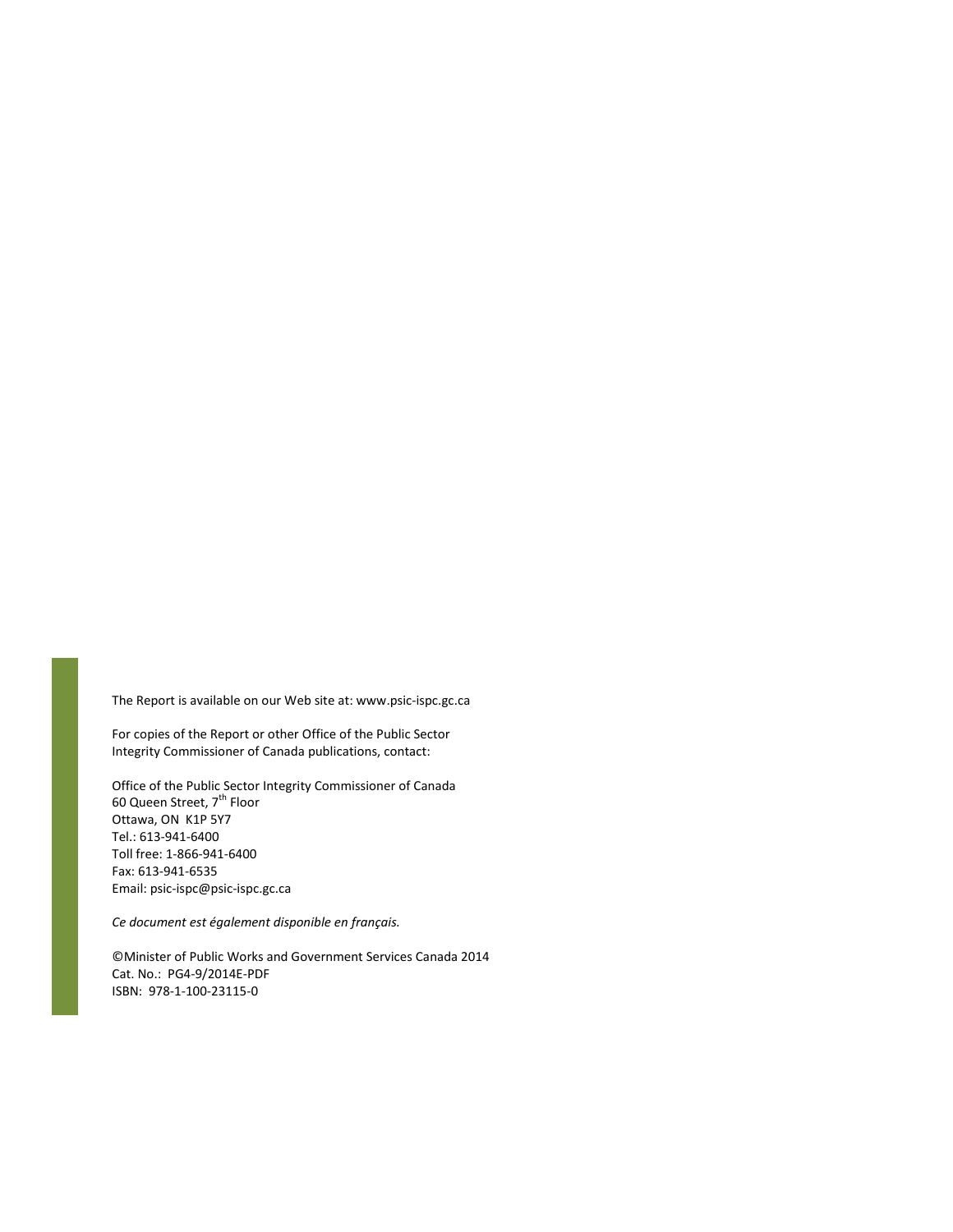The Honourable Noël A. Kinsella Speaker of the Senate The Senate Ottawa, Ontario K1A 0A4

Dear Mr. Speaker:

I have the honour of presenting you with the Office of the Public Sector Integrity Commissioner of Canada's Case Report of Findings in the Matter of an Investigation into Allegations of Wrongdoing at the Parole Board of Canada, which is to be laid before the Senate in accordance with the provisions of subsection 38 (3.3) of the *Public Servants Disclosure Protection Act*.

The report contains the findings of wrongdoing; the recommendations made to the chief executive; my opinion as to whether the chief executive's response to the recommendations is satisfactory; and the chief executive's written comments.

Yours sincerely,

mario Din

Mario Dion Public Sector Integrity Commissioner OTTAWA, January 2014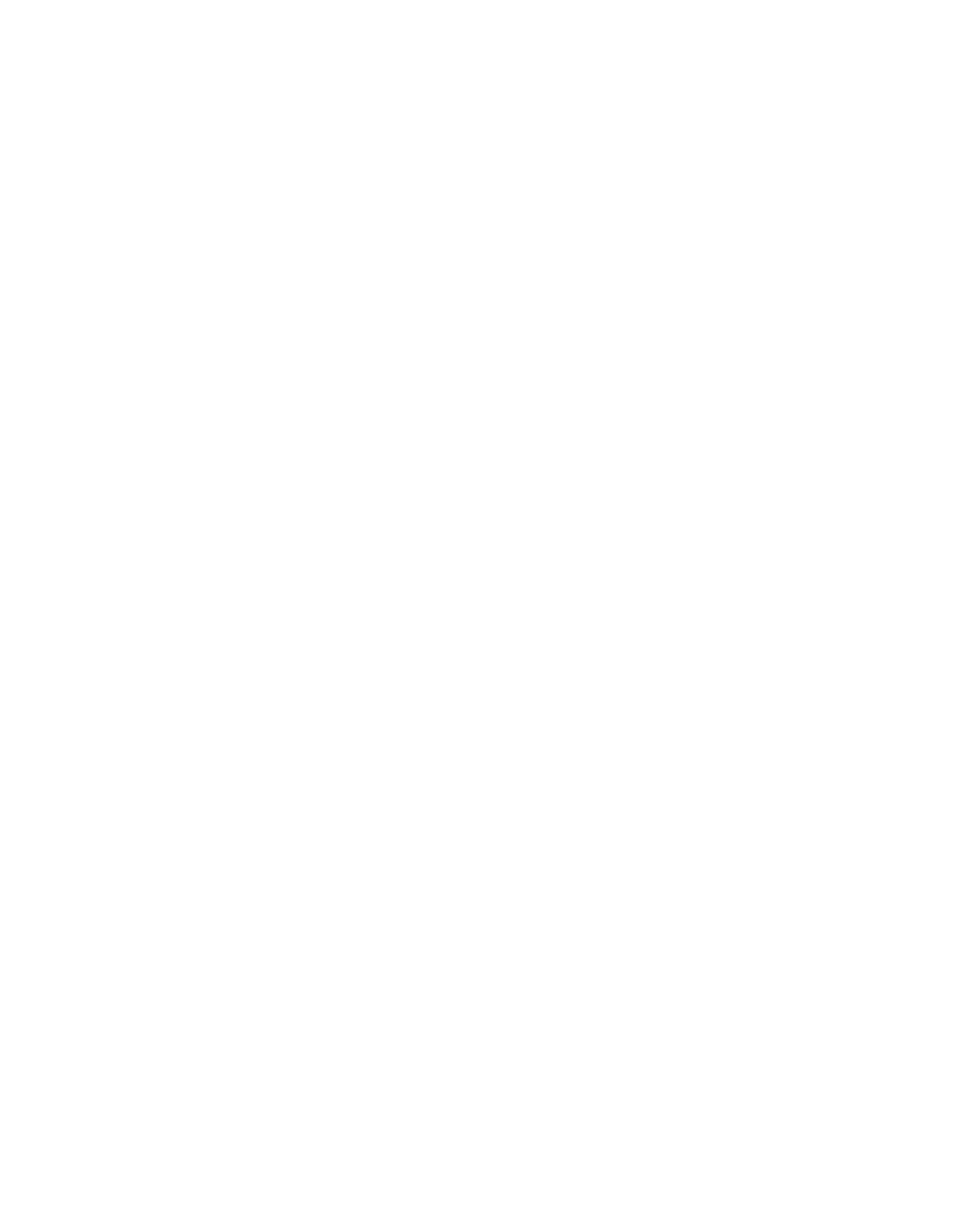The Honourable Andrew Scheer, M.P. Speaker of the House of Commons House of Commons Ottawa, Ontario K1A 0A6

Dear Mr. Speaker:

I have the honour of presenting you with the Office of the Public Sector Integrity Commissioner of Canada's Case Report of Findings in the Matter of an Investigation into Allegations of Wrongdoing at the Parole Board of Canada, which is to be laid before the House of Commons in accordance with the provisions of subsection 38 (3.3) of the *Public Servants Disclosure Protection Act*.

The report contains the findings of wrongdoing; the recommendations made to the chief executive; my opinion as to whether the chief executive's response to the recommendations is satisfactory; and the chief executive's written comments.

Yours sincerely,

mario Din

Mario Dion Public Sector Integrity Commissioner OTTAWA, January 2014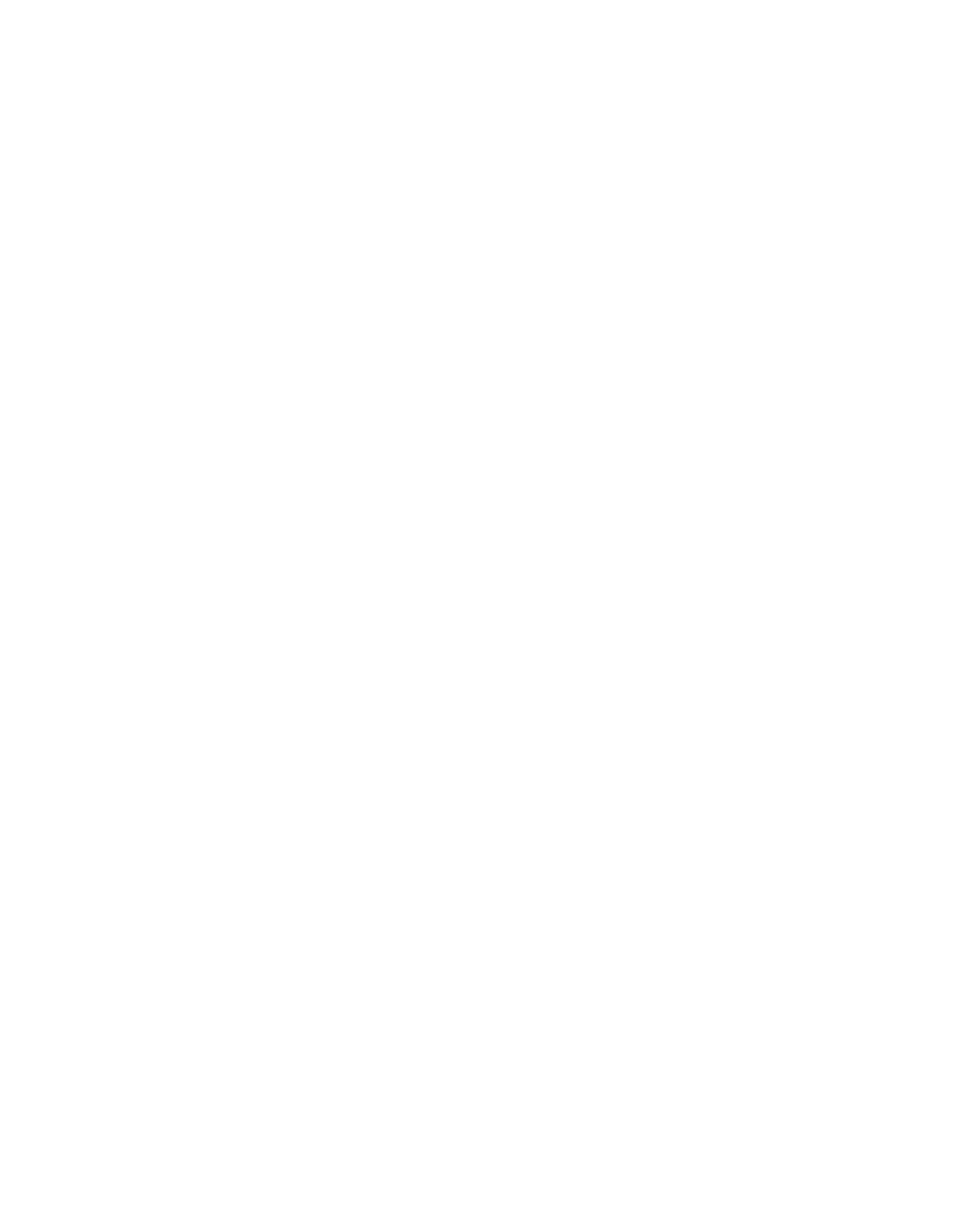# **Table of Contents**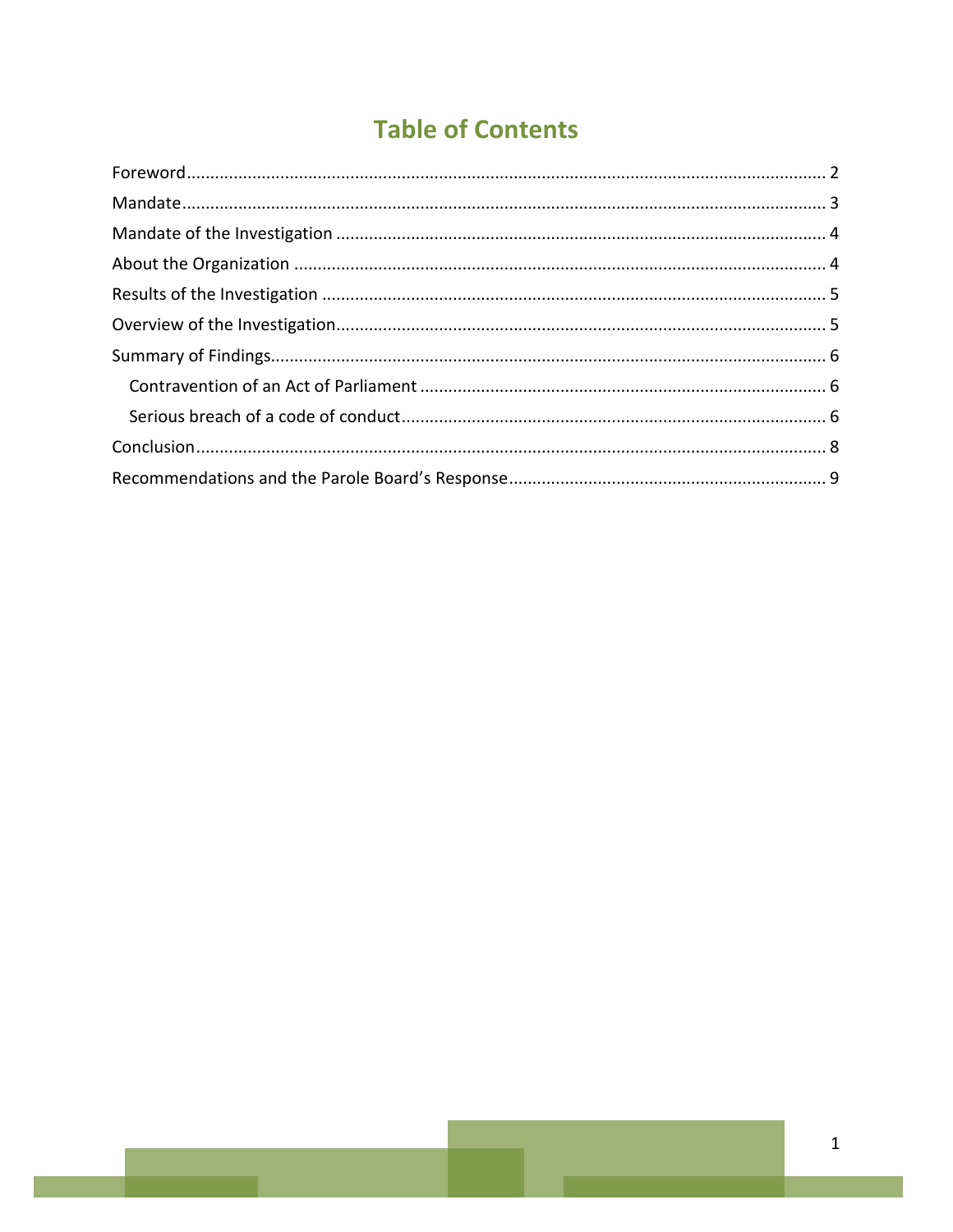### <span id="page-7-0"></span>**Foreword**

I present you with this case report of founded wrongdoing, which I have tabled in Parliament as required by the *Public Servants Disclosure Protection Act,* S.C., 2005, c.46 (the *Act*).

The *Act* was created to provide a confidential whistleblowing mechanism in the federal public sector to respond to the need to address and prevent cases of wrongdoing. The disclosure regime established under the *Act* is meant not only to stop these actions from continuing and to signal the need for corrective action, but also to act as a general deterrent throughout the federal public sector. This is the reason why founded cases of wrongdoing are required by the *Act* to be reported to Parliament, which is a powerful tool of transparency and public accountability.

This case report marks a first in the history of my Office where the allegations we investigated were the result of information obtained by the investigators during the course of another investigation by my Office of a disclosure, which was later deemed to be unfounded, and not from an individual making a protected disclosure. This information concerned the conduct of a Regional Vice-Chairperson at the Parole Board of Canada (Parole Board) from 2010 to 2012 that, in this Office's opinion, potentially constituted wrongdoing under the *Act*, and therefore*,* it was in the public interest to commence a separate investigation.

Having been the Chairperson of the Parole Board from 2006 to 2009, I recused myself as the decision-maker from the onset due to the potential perception of conflict of interest. Mr. Joe Friday, Deputy Commissioner, acted as decision-maker in this case, from the decision to launch an investigation to making the finding of wrongdoing.

Having the power to investigate wrongdoings as a result of information gathered during the course of another investigation is an important authority that I have under the *Act*, which in this instance, allowed my Office to pursue these serious allegations and bring them to light. It is through these reports of founded wrongdoing that organizations can learn and ensure a federal public sector that operates with integrity for all Canadians.

Mario Dion, Public Sector Integrity Commissioner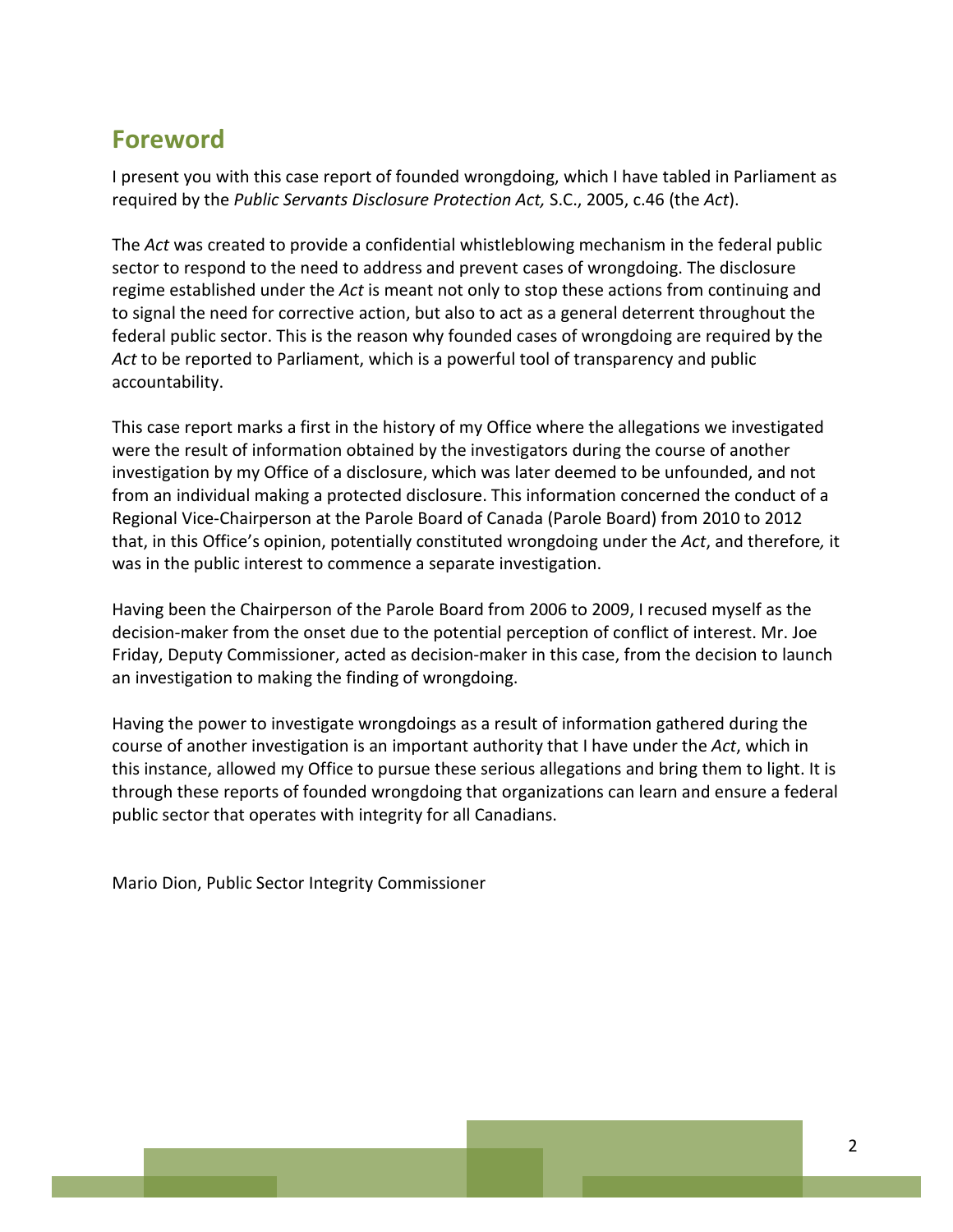### <span id="page-8-0"></span>**Mandate**

The Office of the Public Sector Integrity Commissioner of Canada is an independent organization created in 2007 to establish a safe and confidential mechanism for public servants or members of the public to disclose wrongdoing in, or relating to, the federal public sector. Specifically, the Office has the mandate to investigate disclosures of alleged wrongdoing and complaints of reprisal brought forward under the *Public Servants Disclosure Protection Act* (the *Act*)*.*

Section 8 of the *Act*, defines wrongdoing as:

- *(a)* a contravention of any Act of Parliament or of the legislature of a province, or of any regulations made under any such Act, other than a contravention of section 19 of this *Act*;
- *(b)* a misuse of public funds or a public asset;
- *(c)* a gross mismanagement in the public sector;
- *(d)* an act or omission that creates a substantial and specific danger to the life, health or safety of persons, or to the environment, other than a danger that is inherent in the performance of the duties or functions of a public servant;
- *(e)* a serious breach of a code of conduct established under section 5 or 6; and
- *(f)* knowingly directing or counselling a person to commit a wrongdoing set out in any of paragraphs *(a)* to *(e)*.

The purpose of investigations into disclosures is, according to the *Act*, to bring the findings of wrongdoing to the attention of the organization's chief executive and to make recommendations for corrective action.

Under subsection 38 (3.3) of the *Act*, I must report to Parliament founded cases of wrongdoing within sixty days after the conclusion of an investigation. This Case Report addresses one such investigation and the findings related to the allegations of wrongdoing brought forward to my Office.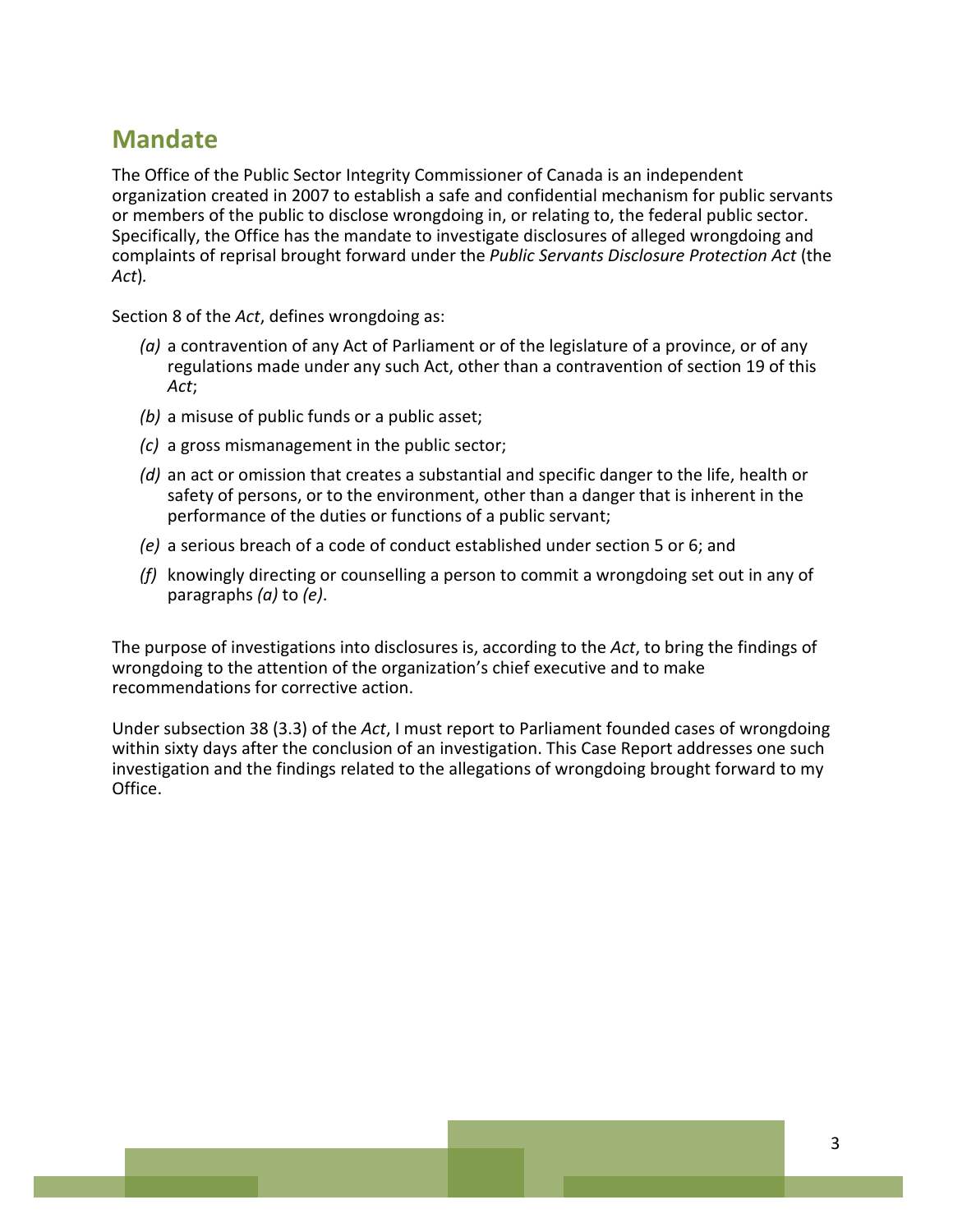## <span id="page-9-0"></span>**Mandate of the Investigation**

During the course of another investigation conducted by my Office, the investigators obtained information indicating that a wrongdoing may have been committed by the then Regional Vice-Chairperson (RVC) of the Ontario/Nunavut region of the Parole Board of Canada (Parole Board), Mr. Frederick Tufnell. A Vice-Chairperson of a regional division is responsible to the Chairperson for the professional conduct, training, and quality of decision-making of Board members assigned to that division. While Mr. Tufnell remains a Board Member of the Parole Board, his designation as RVC was terminated on September 24, 2013.

On April 11, 2013, the information obtained by the investigators was analyzed to determine whether an investigation should be launched with respect to Mr. Tufnell's alleged conduct. On June 26, 2013, after a detailed analysis of the information provided, Mr. Joe Friday, Deputy Commissioner, initiated an investigation to determine whether Mr. Tufnell committed wrongdoing pursuant to:

- paragraphs 8(*a*) and *(e)* of the *Act* by contravening the *[Corrections and Conditional](http://laws-lois.justice.gc.ca/eng/acts/C-44.6/)  [Release Act](http://laws-lois.justice.gc.ca/eng/acts/C-44.6/)* (the *CCRA*) and committing a serious breach of the Parole Board's *Code of Professional Conduct* by interfering in a Parole Board decision, despite the appearance of a conflict of interest and bias; and
- paragraphs 8(*d*) and *(e)* of the *Act* by committing an act that created a substantial and specific danger to the life, health or safety of persons and committing a serious breach of the Parole Board's *Code of Professional Conduct* as it related to his conduct towards female employees at the Parole Board.

## <span id="page-9-1"></span>**About the Organization**

The Parole Board falls within the Public Safety portfolio. It consists of an independent administrative Tribunal that has exclusive jurisdiction and absolute discretion under the *CCRA* to grant, deny, cancel, terminate or revoke day parole and full parole. The Parole Board is also responsible for making decisions to order, refuse to order and revoke record suspensions under the *[Criminal Records Act](http://laws-lois.justice.gc.ca/eng/acts/C-47/index.html)* and to make clemency recommendations.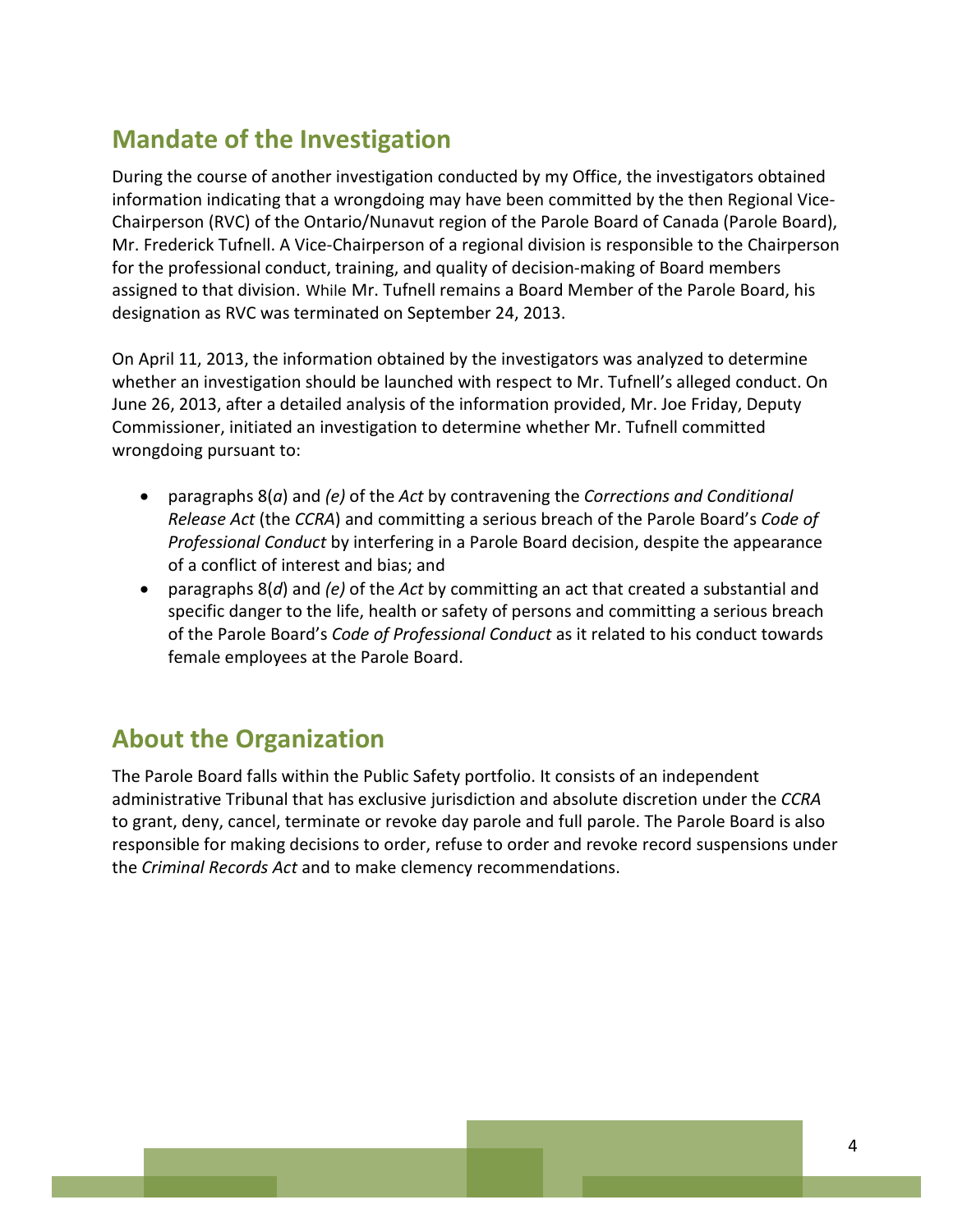## <span id="page-10-0"></span>**Results of the Investigation**

The investigation found that:

- **Mr. Tufnell contravened subsection 155(2) of the** *CCRA,* **which states that "***A member of the Board may not participate in a review of a case in circumstances where a reasonable apprehension of bias may result from the participation of that member***", by:**
	- o Placing himself in a conflict of interest situation when he requested that a second review be conducted and directed that a new decision be taken in a particular file, despite the fact that one had already been rendered during the course of an independent decision-making process. Mr. Tufnell had previously advised management of the Parole Board that he could not "vote" on this particular file, for reason of bias. While Mr. Tufnell may not have voted on it, his involvement in the file nevertheless resulted in a breach of subsection 155(2) of the *CCRA*, given the apprehension of bias that would likely result from it.
- **Mr. Tufnell seriously breached the Parole Board's** *Code of Professional Conduct* **by:**
	- o Demonstrating inappropriate behaviour and actions towards female employees in the workplace over an extended period of time;
	- o Criticizing some Parole Board members to outside parties; and
	- o Making unauthorized disclosures of information to individuals who were not authorized to receive it.

The information gathered during this investigation did not substantiate the following allegation:

• **That Mr. Tufnell's actions created a substantial and specific danger to the life, health or safety of persons.**

#### <span id="page-10-1"></span>**Overview of the Investigation**

The investigation, led by Jenny-Lee Harrison and Christian Santarossa of my Office, was initiated on June 26, 2013. The investigators collected evidence, including but not limited to, records of emails, relevant files linked to the allegations, as well as witness testimony from nine individuals. As required under the *Public Servants Disclosure Protection Act*, the Parole Board readily provided access to the necessary facilities and the information requested during the course of the investigation.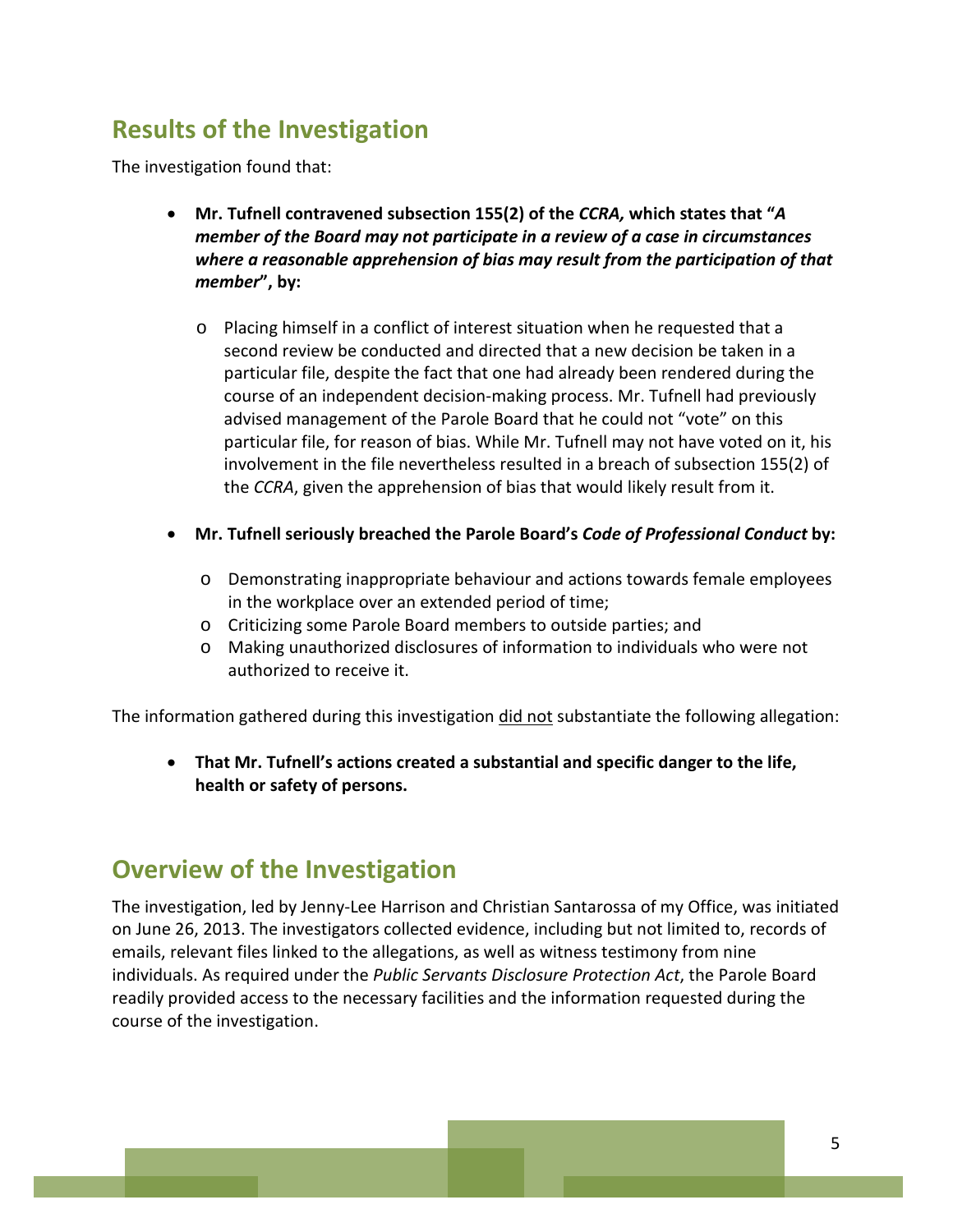In keeping with our obligations under the *Act*, my Office provided both Mr. Tufnell and the Chairperson of the Parole Board with a copy of a preliminary investigation report on October 8, 2013, and gave them full and ample opportunity to comment on the allegations and preliminary results.

In arriving at these findings, the Deputy Commissioner has given due consideration to all of the information received throughout the course of this investigation, including comments on the preliminary findings provided by Mr. Tufnell and the Chairperson of the Parole Board.

## <span id="page-11-0"></span>**Summary of Findings**

#### <span id="page-11-1"></span>*Contravention of an Act of Parliament*

Subsection 155(2) of the *CCRA* states that "*A member of the Board may not participate in a review of a case in circumstances where a reasonable apprehension of bias may result from the participation of that member.*"

The investigation found that:

- Mr. Tufnell informed management in 2009 that he could not, for reason of bias, *"ever vote"* on this particular file.
- Mr. Tufnell's position on the file was shared by email on numerous occasions since January 2012. Mr. Tufnell was fully aware that he could not vote, and as such could not, presumably, be involved in the file in any way, given the apprehension of bias that would likely result. Nevertheless, he requested a second review and directed that a new decision be taken, despite the fact that one had already been rendered during the course of an independent decision- making process.
- The evidence demonstrated that Mr. Tufnell took advantage of a specific situation, in April 2012, when other Board Members approached him with questions on the particular file, following which he ordered that a review to be conducted and that a new decision be rendered. In the end, Mr. Tufnell obtained the decision he believed should have originally been rendered.

#### <span id="page-11-2"></span>*Serious breach of a code of conduct*

The factors this Office takes into consideration when determining whether an action or omission comprises a "serious" breach of a code of conduct include:

• the breach represents a significant departure from generally accepted practices within the federal public sector;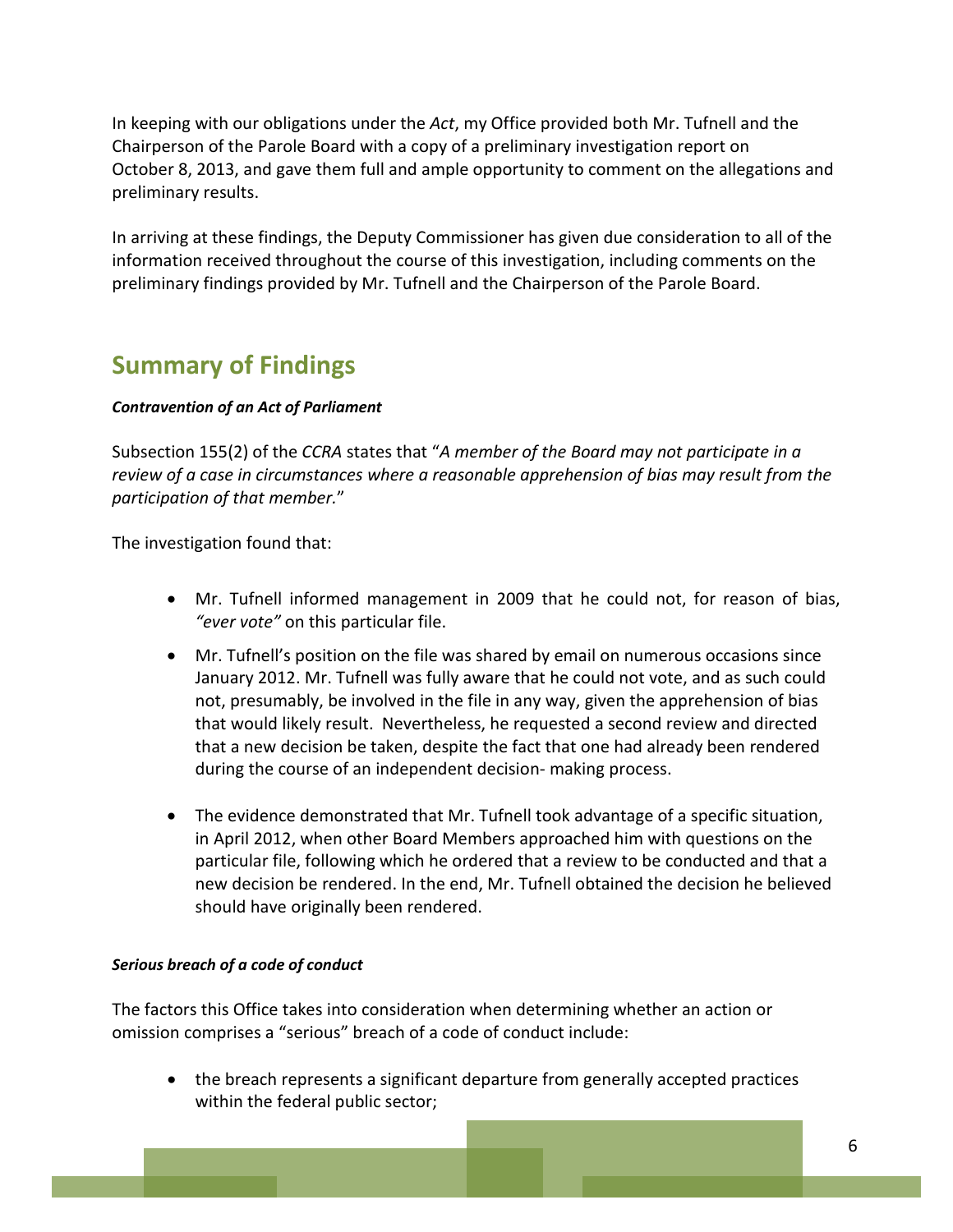- the impact or potential impact of the breach on the organization's employees, clients and the public trust is significant;
- the alleged wrongdoer occupies a position that is of a high level of seniority or trust within the organization;
- there are serious errors which are not debatable among reasonable people;
- the breach of the applicable code(s) of conduct is systemic or endemic;
- there is a repetitive nature to the breaches of the applicable code(s) of conduct or they have occurred over a significant period of time; and
- there is a significant degree of wilfulness or recklessness related to the breach of the applicable code(s) of conduct.

The Parole Board's *Code of Professional Conduct* states that "In the discharge of their official duties and at all other times, members shall conduct themselves in a manner that promotes respect for the law and public confidence in the fairness, impartiality and professionalism of the National Parole Board, and that reflects the high standards of character and demeanour required of those charged with the administration of justice."

The investigation found that:

- Mr. Tufnell's physical, verbal and written actions corroborate a pattern of behaviour, more specifically with female staff. Such actions include putting his hands on their knees while talking to them, spending what was described as "too much" time in a subordinate's cubicle, running his hands on their backs, arms, nape of the neck and hair, and making flirtatious and offensive jokes in the workplace.
- Other examples include providing back massages to female staff in the workplace, and allowing another female staff member to rub his feet at a Parole Board forum. Mr. Tufnell justified these actions by claiming that two staff members were experiencing discomfort and were told that he gave the "best" massages, and that the other female staff member was not giving him a foot massage, but rather that she could "read people" by analyzing their feet, similar to that of a palm reading.
- Some witnesses indicated being too intimidated by Mr. Tufnell to file a formal complaint, and also indicated being concerned about the potential impact filing such a complaint may have on their careers.
- Mr. Tufnell acknowledged being demonstrative when speaking with individuals, but stated that there were no intentions behind his actions. Nevertheless, his behaviour as a Board Member and later as a RVC did not promote professionalism as required by the Parole Board's *Code of Professional Conduct.* A person in Mr. Tufnell's position knew or ought to have known that such behaviour was inappropriate in the workplace. Additionally, since such behaviour was displayed over an extended period of time, his actions were more than isolated mistakes and instances of a lack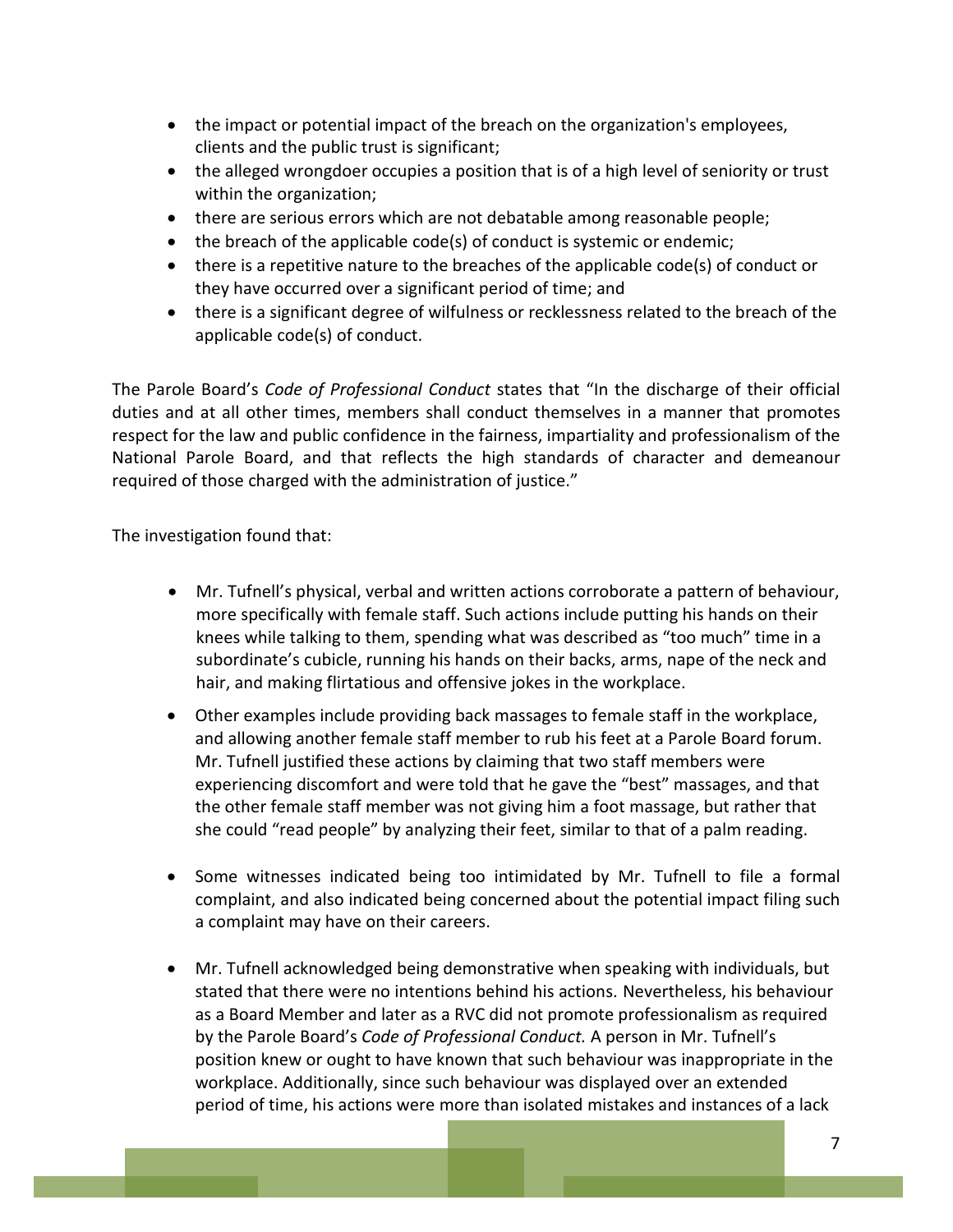of judgment. It is reasonable to believe that Mr. Tufnell's behaviour and actions, which were in the open for all to see, would have created an uncomfortable work environment for most individuals.

- Mr. Tufnell was an authority figure and as such, had a particular responsibility to exemplify, in his actions and behaviours, the values of the public service in the workplace.
- In addition to the above, between February and April 2012, Mr. Tufnell criticized two Board Members as it pertained to their decision on a particular file to outside parties, and by doing so, indicated believing that their decision was wrong.
- By criticizing the Board Members referred to above, Mr. Tufnell did not conduct himself in a manner that promotes "impartiality and professionalism of the National Parole Board, or in a manner that reflects the high standards of character and demeanour required of those charged with the administration of justice."
- Moreover, Mr. Tufnell intentionally made unauthorized disclosures of protected information on a number of occasions, such as sharing offender statutory release dates and anticipated conditions, to individuals outside the federal government. These individuals did not have the authorized security clearance level to obtain such information, nor did they have a demonstrated need to know. Mr. Tufnell indicated having provided this information to outside parties to assist them in their work and to improve the relationship between them and the Parole Board.
- The Treasury Board Secretariat's *Operational Security Standard on Physical Security* specifically identifies the unauthorized disclosure of protected or classified information as a common threat to all government departments, and states that various events, whether accidental or intentional, can cause such a threat to manifest itself and produce injury. It is reasonable to presume that the Parole Board and its operations may face different threats due to the nature of its operations.

## <span id="page-13-0"></span>**Conclusion**

The information gathered during this investigation revealed that Mr. Tufnell committed wrongdoing as defined at paragraphs 8(*a*) and (*e*) of the *Act* by:

- Placing himself in a conflict of interest situation when he requested that a review be undertaken and that a new decision be rendered in a particular Parole Board file;
- Demonstrating inappropriate behaviour and actions in the workplace over an extended period of time;
- Criticizing some colleagues to outside parties; and
- Making unauthorized disclosures of information to individuals who were not authorized to received it.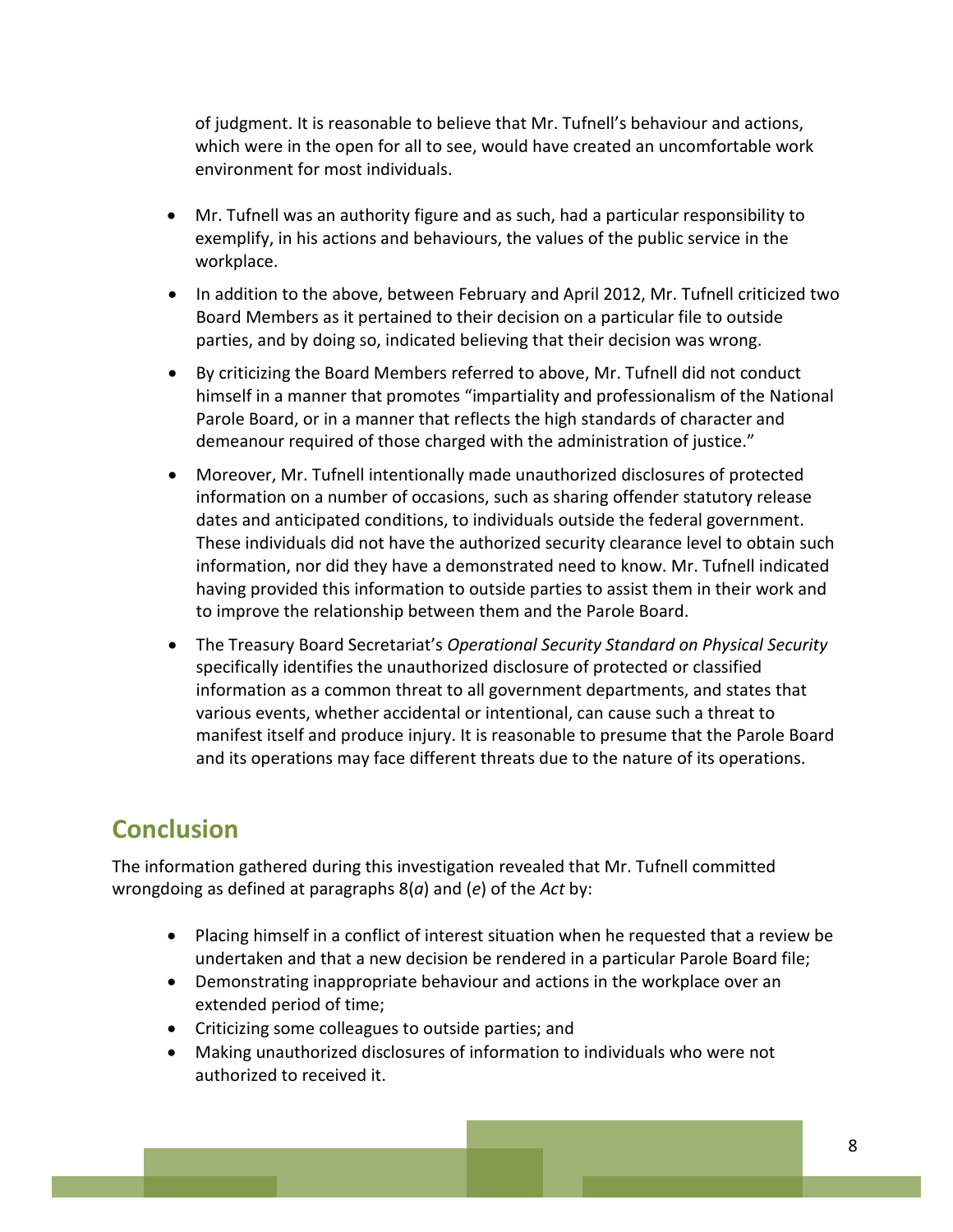### <span id="page-14-0"></span>**Recommendations and the Parole Board's Response**

In accordance with section *22*(*h*) of the *Act*, this Office has made recommendations to the Chairperson of the Parole Board concerning the measures to be taken to correct the wrongdoing. I am satisfied with the Chairperson's response to the recommendations and with the measures taken to date by the Parole Board to address the wrongdoing identified in this report. The recommendations and the Parole Board's response follow.

#### **It is recommended that the Chairperson consider whether discipline would be appropriate, in light of Mr. Tufnell's conduct and the applicable provisions of the** *CCRA***.**

*Pursuant to subsection 155.1(1) of the Corrections and Conditional Release Act (CCRA), I (Harvey Cenaiko, Chairperson of the Parole Board) have recommended to the Minister of Public Safety and Emergency Preparedness that a judicial inquiry be held to determine whether Mr. Frederick Tufnell should be subject to any disciplinary or remedial measures for any reasons set out in any paragraphs 155.2(2)(a) to (d) of the CCRA.*

*I have recommended to the Minister of Public Safety and Emergency Preparedness that Mr. Frederick Tufnell's designation as the Regional Vice-Chairperson of the Ontario/Nunavut Region of the Parole Board be terminated, which took place by Order of the Governor in Council on September 24, 2013.*

**It is recommended that the Chairperson reassess Mr. Tufnell's ability to hold a position of trust within the public service by conducting a review of his reliability status, in light of his unauthorized disclosures of information**.

*I instructed the Board's Departmental Security Officer to investigate the unauthorized disclosures of information and I will forward the investigation's results along with your recommendation to the appropriate officials at the Privy Council Office as they are ultimately responsible to conduct the background check on qualified candidates considered for appointment.*

**It is recommended that the Chairperson implement a structured process to assess the past workplace behavior of prospective Board Members, prior to declaring them qualified to hold such a position.**

*I instructed the Board Members Secretariat, the division responsible for Professional Standards, to review the qualification process to improve candidate assessment tools. As part of this review, the Board Member Secretariat is examining the means to enhance the assessment of a candidate's past workplace behavior and their ability to discharge their duties ethically.*